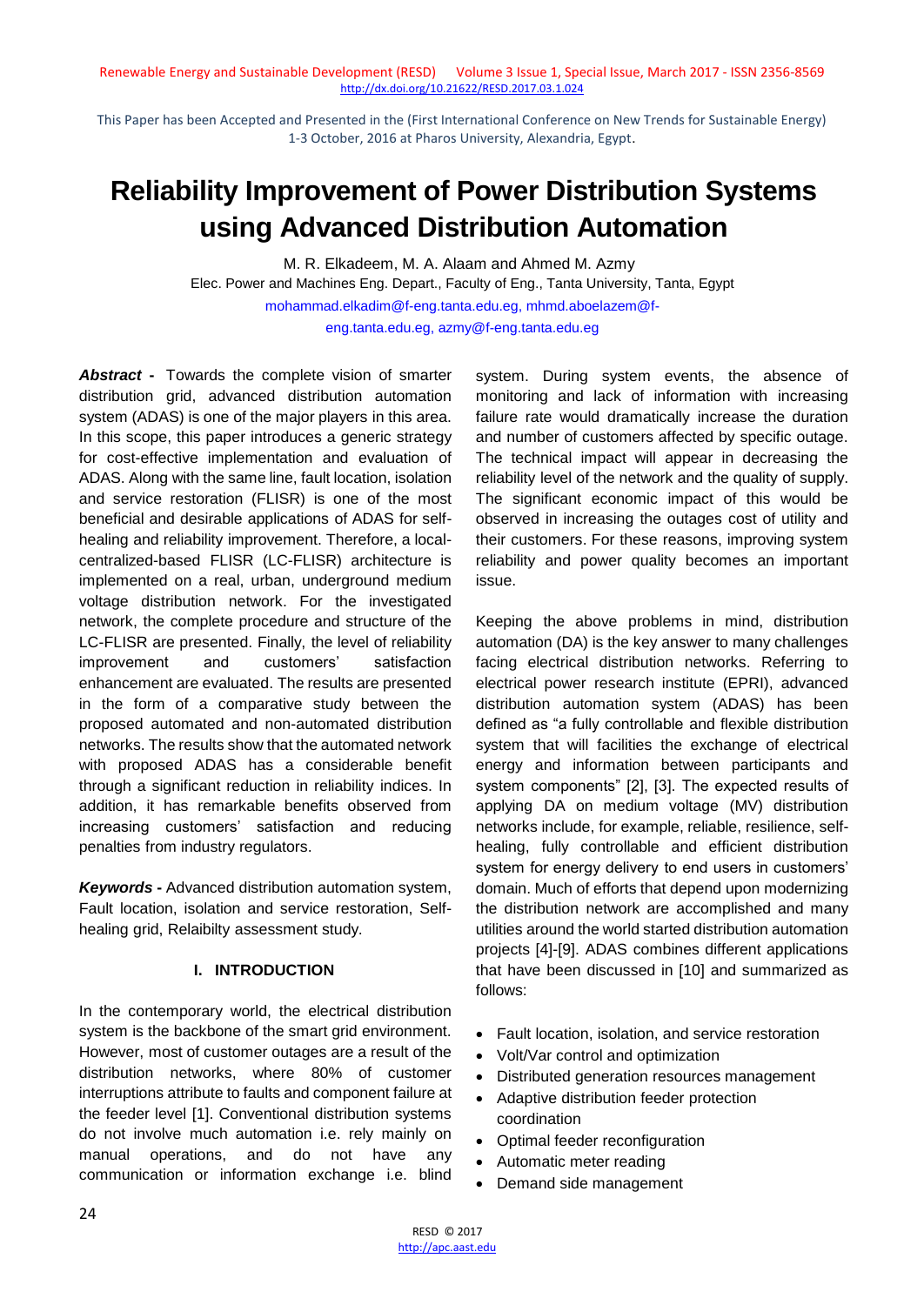Fault location, isolation and service restoration (FLISR) is defined as the most beneficial, attractive application among all applications of ADAS in order to getting self-healing grid, enhancing the reliability level of distribution networks, reducing operation and maintenance cost and increasing customers satisfaction. This is achieved by means of reducing the outage time from several hours to few minutes [11]. There are different architectures for FLISR implementation based on where the decision is made: fully-centralized (FC-FLISR) [6],[7], fully-decentralized (FD-FLISR) [8],[9] and local-centralized (LC-FLISR) architectures. In fully centralized architecture, the FLISR algorithms are implemented in DMS/SCADA system located at the control centre (CC) in so far area. In the decentralized architecture, the FLISR uses an intelligent local controller, integrated with the multiple switches distributed along feeder nodes.

The scope of this paper is to evaluate the effective utilization of ADAS within power distribution systems. In the context of ADAS implementation, to avoid the huge investment and maximize the benefits towards a complete vision for the smart distribution grid, a generic strategy for ADAS is developed in this paper. Also, a local-centralized architecture is presented as the most appropriate architecture for FLISR implementation within the investigated distribution network. The reasons and encouragements for this choice are discussed in the next sections. In addition, the structure and procedure of FLISR system are presented. Finally. The reliability assessment study is performed using analytical technique. The results are presented in the form of a comparative study between the proposed automated and non-automated distribution networks. The results show that the automated network with proposed ADAS is able to achieve a significant and considerable improvement in reliability level of the distribution network.

# **II. DESCRIPTION AND OPERATION OF THE DISTRIBUTION NETWORK UNDER STUDY**

## *A. Description of the investigated distribution network*

To prove the validity of the proposed study, it will be performed on a real distribution network as a case study. This distribution network is an actual, urban, underground, 11 kV rated distribution network with open-ring configuration. As demonstrated in Fig. 1, the investigated network consists of an 11 kV distribution substation fed from a 22 kV distribution system, which

has a 750 MVA short circuit capacity. This distribution substation supplies four outgoing feeders. Each is protected by and intelligent electronic devices (IED) at the beginning of the feeder. The lengths of these feeders are 5.485 km, 1.750 km, 3.725 km, and 6.725 km, respectively. The distribution network contains thirty-five 11 kV compact secondary substations (CSSs), which are installed over the four feeders. Each CSS is a fully equipped package substation divided into three main compartments: incoming MV compartment, transformer (XFMR) compartment and low voltage feeder panel (LVFP) compartment as illustrated in Fig. 2.



Fig .1. 11 kV Underground distribution network



Fig .2. Compact secondary substation compartments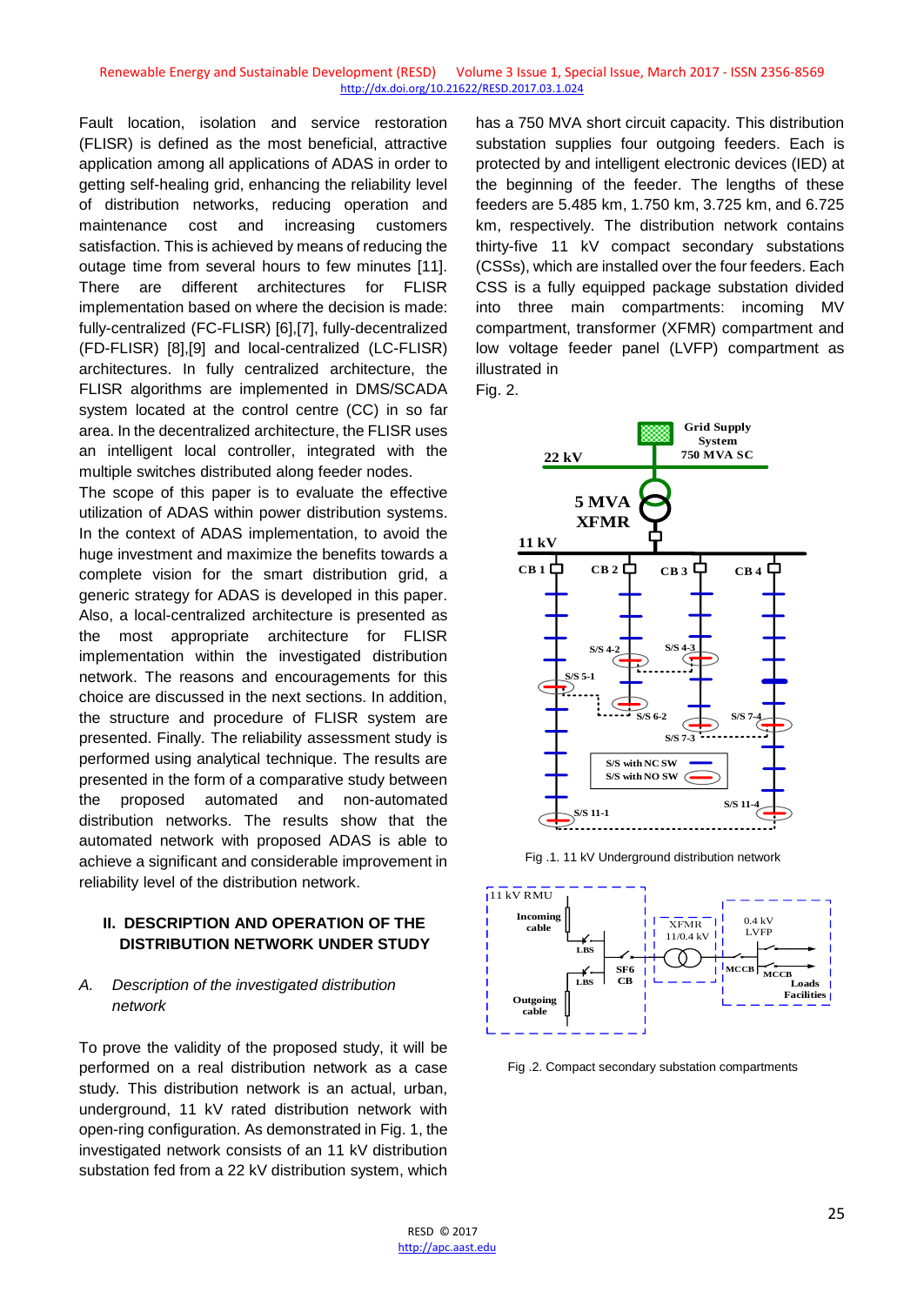## *B. Operation mode of the investigated distribution network*

The existing MV distribution network is a conventional network and have not involved much automation i.e. rely mainly on manual operations. Traditional FLISR still exhibits long time and stressful efforts as follows:

- The fault is detected via the outage reports received from the outage customers.
- Afterwards, investigation process for fault localization to determine the faulty section is started. This process necessitates the patrolling of the entire network.
- For successful isolation of the faulty section, manual-switching actions are completely accomplished by human intervention.
- Finally, other manual switching actions are executed to restore the service to healthy customers.

Briefly, FLISR is performed manually via human intervention and hence, the network operator is facing some of technical and financial issues that are defined and represented by increasing the outages time and outages costs, especially with the presence of the underground cables spread over long distances. Consequently, it is suffered from low level of service reliability and low customers' satisfaction.

# **III. THE PROPSED ADVANCED DISTRIBUTION AUTOMATION SYSTEM**

Motivated by the earlier mentioned issues in the previous section, ADAS is an imperative solution in order to strengthen the operation of MV distribution networks. This following section attempt to discuss some issues related to ADAS implementation from different points of view, e.g. ADAS strategy of implementation, selection of the most appropriate architecture. Finally, the structure and requirements of the proposed automation system is introduced.

# *A. Implemented strategy of ADAS*

Although it may be not possible to describe a successful ADAS strategy, rapid deployments worldwide have thought some lessons [11], [12] that help to construct the proposed implemented strategy

for the existing distribution network, as illustrated in Fig. 3. The target of the proposed ADAS strategy is to determine the main requirements of ADAS including selection of the most appropriate architecture or approach for ADAS, defining of automation degree and complete structure of ADAS. The detailed explanation of the proposed ADAS strategy will be presented as follows:



Fig .3. General Strategy for distribution automation implementation

The proposed strategy starts with selection of the most significant and beneficial application that is currently needed for the system. This application will be the first phase of the smart distribution network and will be defined according to the existing technical and financial issues facing the distribution network e.g. for the existing distribution network, which is presented as a case study, FLISR is defined. The second step is to define the most appropriate architecture for ADAS. The ADAS scheme is refer to where the decision is made. Three different scheme are introduced in section I. The selection criteria are based on the requirements of the defined application, the nature of the existing control strategy of the network, network size and configuration, as well as economic resources.

The next step is the specification of the automation degree. The automation degree is categorized into three categories; monitoring, control, and operation or any combination of them. This is based on the network operator target and requirements. After that, utility have to determine the copmlete structure and requirements of the ADAS. In general, the main structure and requirements of ADAS include: flexible electrical hardware facilities, modern communication technologies and intelligent software applications [11]. Finally, for for reasonable degree of improvement in system performance and economic justification and profitability, cost/benefit analysis is performed to determine the optimal automation level of the distribution network. The automation level of MV distribution network is considered to be percentage of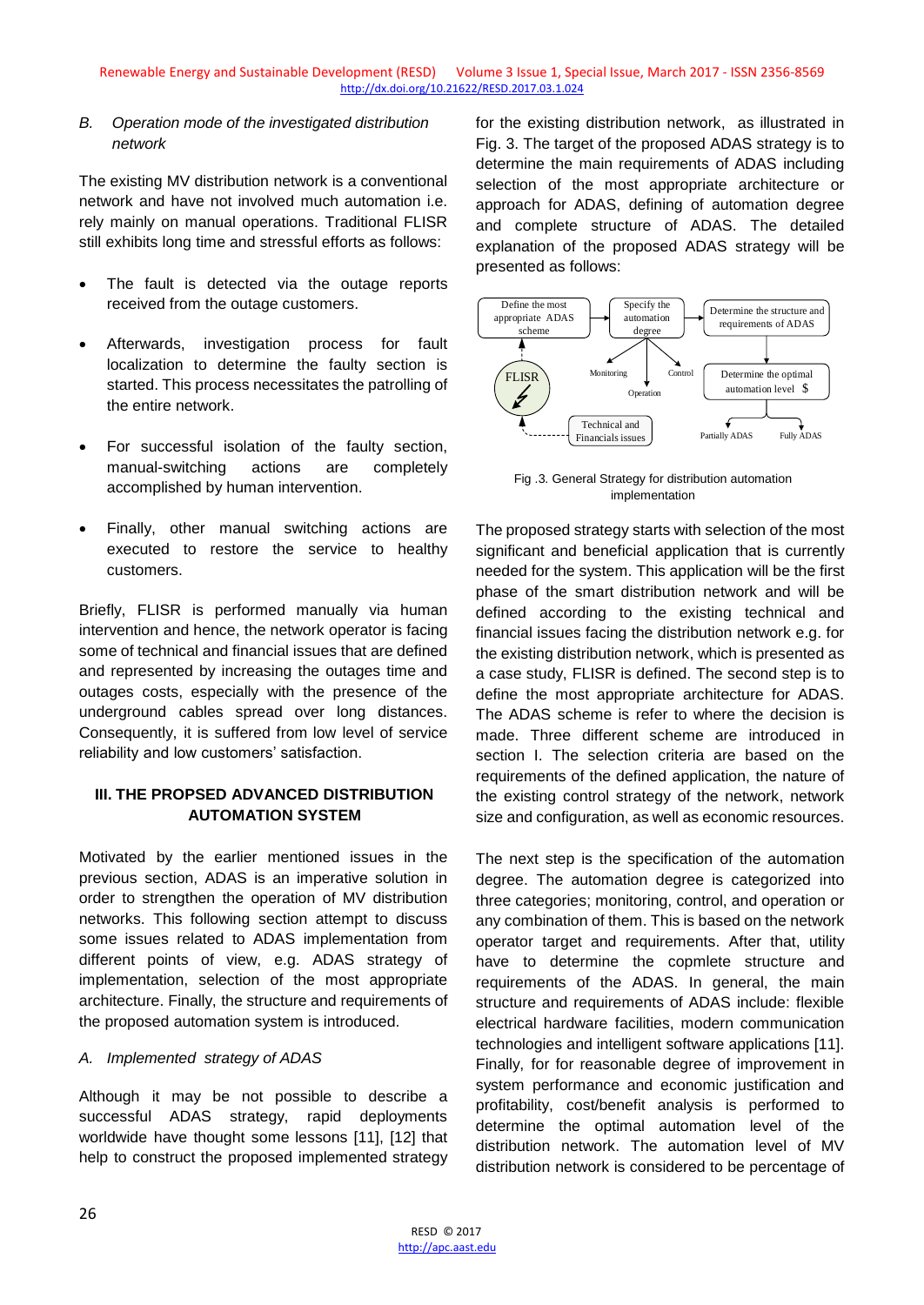automated points in the network. For underground networks, the automated points are the number of secondary substations (S/Ss) retrofitted with smart devices such as feeder remote terminal units and fault indicators.

### *B. Proposed Local-centralized FLISR*

Nowadays, the great evolution of smart sensors, advanced communication technologies and utilization growing of SCADA/DMS, accelerates the transformation of the traditional distribution networks into automated systems. Following the proposed strategy for ADAS, FLISR application is defined as the most appropriate solution among all applications of ADAS to achieve self-healing grid and to improve the reliability level of distribution network. FLISR is implemented on the existing MV distribution network based on local-centralized architecture, called (LC-FLISR). The information is acquired and analysed in primary substation. Then, the control decision is executed automatically on real network or after confirmed by the operator using the SCADA interface. The idea behind FLISR is to achieve the self-healing grid, where the service for all customers is restored automatically after few minutes (< 5 minutes) from fault from fault occurrence [11]. The main objectives of the LC-FLISR are illustrated in Fig. 4. So, As shown in Fig. 5, the proposed structure of ADAS consists of:

Therefore, this paper aims to present a simple and more efficient CBPWM technique to control three to five-phase matrix converters, which can be used to supply a five-phase induction motor drive system that delivers some advantageous features for industrial applications. The basic concept of the proposed technique is already published in [27]. Thanks to its simplicity, the proposed technique will be based on the indirect modulation of the 3×5 MC which control the converter as a double stage converter. Therefore, the carrier based PWM methods are applied for each stage independently. The proposed modulation will maximize the converter VTR by operating the converter in the overmodulation mode as well as in the linear modulation mode. It also controls the input power factor by controlling the input current displacement angle. The proposed modulation technique is verified using simulation and experimental results based on a laboratory prototype and the dSPACE-DS1104 controller platform and the results are compared by the existing SVM technique.

- Master unit controller (called MU) as the "decision support system" of the ADAS. The information is acquired and analysed by MU. Then, the control decision is executed automatically on real network or after confirmed by the operator using the SCADA interface
- Intelligent software applications (FLISR algorithms); as this paper focus on FLISR application. Thereby, there are two main intelligent algorithms are needed to be integrated with ADAS: "fault location" and "service restoration" algorithms.
- Modern communication technologies as the heart of ADAS. The core mission of the network communications is to provide information exchange facilities between field devices dispersed geographically along the distribution grid and master unit located at primary substation.
- Flexible electrical hardware facilities (field devices).



Fig .4. FLISR Objectives



Fig .5. Over view of local-centralized ADAS structure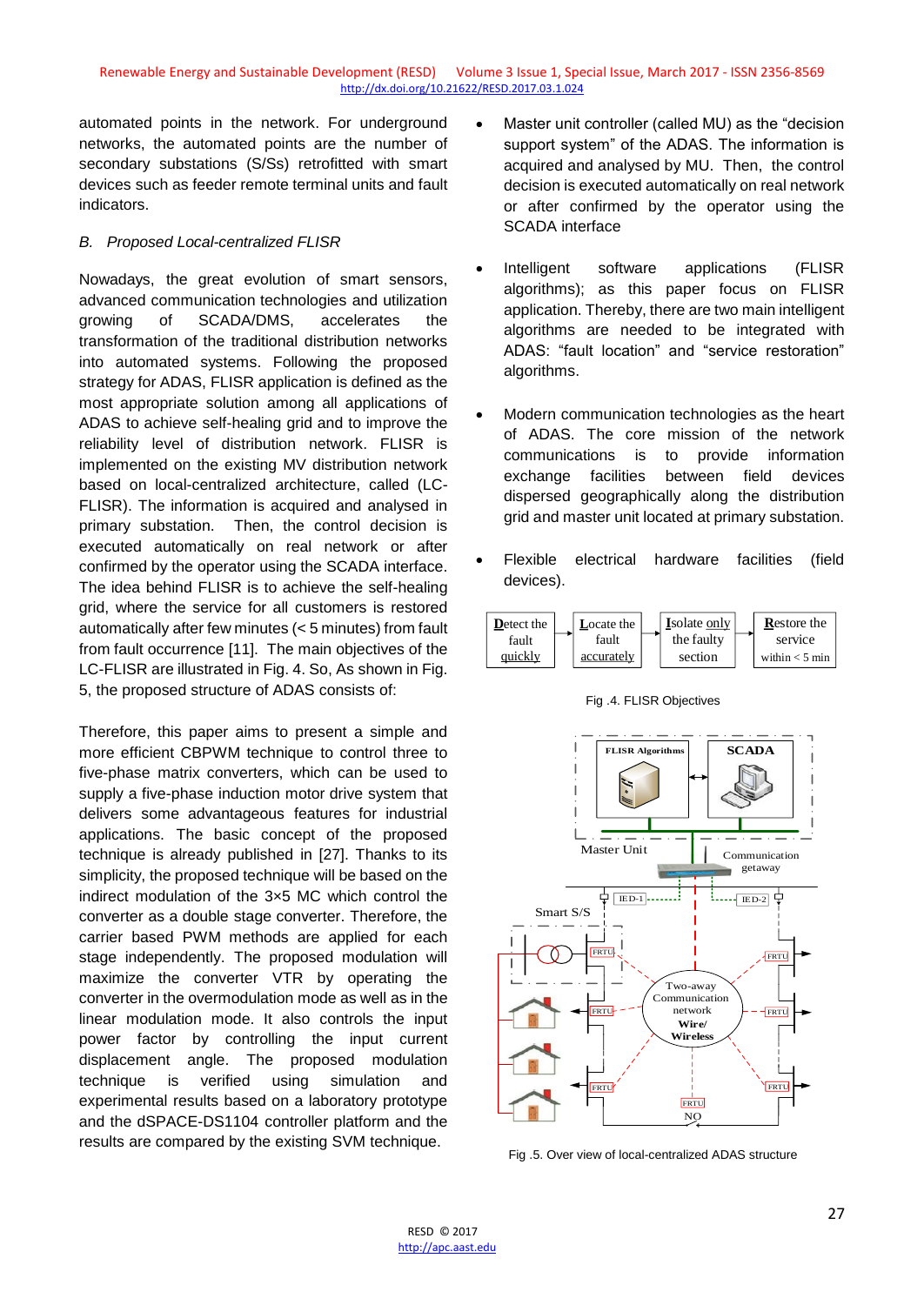Regardin to field devices, the secondary substations play a vital role in the evolution toward the self-healing grid. Therefore, the retrofitting of the existing traditional S/Ss with smart equipment suitable for ADAS. A typical configuratuon of smart S/S is presented in Fig. 6, where the figure is taken from [13]. However, the smart devices that are suitable for the propsed ADAS are only highlighed. So, the smart S/S is consists of: smart RMU equipped with motorized LBSs, motorized CB, fault indicators (FIs), voltage indicators (VIs), and uninterruptible power supply (UPS). Also, the smart S/S is supported with feeder remote terminal unit (FRTU) acts as a local controller for field devices. In addition, FRTU acts as a gateway between field devices and MU. From the literature [14], the communication between MU and FRTUs in this paper will take place through public GPRS communication based on IEC 60870-5-101 protocols as a cost-effective solution [5]. On the other hand, connection with field devices will be wired (serial RS-232/RS-458) using conventional IEC 60870-1-104 or Modbus RTU protocols supported by field devices. On the way to realise a high level of reliability, reducing outage time and outage cost, increasing customer satisfaction, a fully automated system is implemented. So, all S/Ss would be retrofitted with smart equipment that are suitable for DAS.



Fig.6. Typical configuration of smart S/S with ADAS equipment

#### C. *Proposed ADAS architecture:*

In this paper LC-FLISR architecture is selected as the most appropriate solution due to the following reasons:

The choice of a LC-FLISR architecture to be implemented in this paper is judged by the following reasons:

- Compared to fully centralized architecture, there is no need for huge investment that is required for FC-FLISR scheme including SCADA/DMS hardware and software. The decision is taken from MU located at the primary substation within the same graphical area of the entire network. The results, the communication is over relatively short distances. Hence, high-speed data transfer is achieved and the service restoration time is lower. The significant economic impact of would be observed in decreasing the customer outages cost of utility and their customers.
- Compared to distributed architecture that has limited functionality, in LC-FLISR, the structure of constructed algorithm located in primary substation is easy to be modified and expanded to accommodate the upcoming extensions in the network. Also, because of the communication network between MU and RFTUs are already used in the system e.g. GPRS network, a few costs are required with adding more ADAS application such as volt/var control and Distributed generation resources management

# *D. LC-FLISR procedur*

In this subsection, the steps of LC-FLISR procedure are discussed as follows:

- Firstly, with permanent fault occurrence the IEDs at the beginning of each feeder will detect and initiate the corrective action as quickly as possible for the corresponding feeder CB.
- With the help of the FPIs installed in each smart S/Ss, the faulty section well-known between the last flashed FI and first unflashed FI.
- The next is to isolate only the faulty section. So, a control commands are automatically issued by MU in order to open the proper LBSs surrounding the fault.
- After the faulty section is isolated successfully, the LC- FLISR algorithms are triggered swiftly through SCADA inputs such as LBSs and FPIs statuses. With fault location capability integrated with the proposed ADAS system. The probable location of the faulty point will be estimated, [15] rather than determining the faulty section. Consequently, the fault damage inspection and repairing time and money can be saved.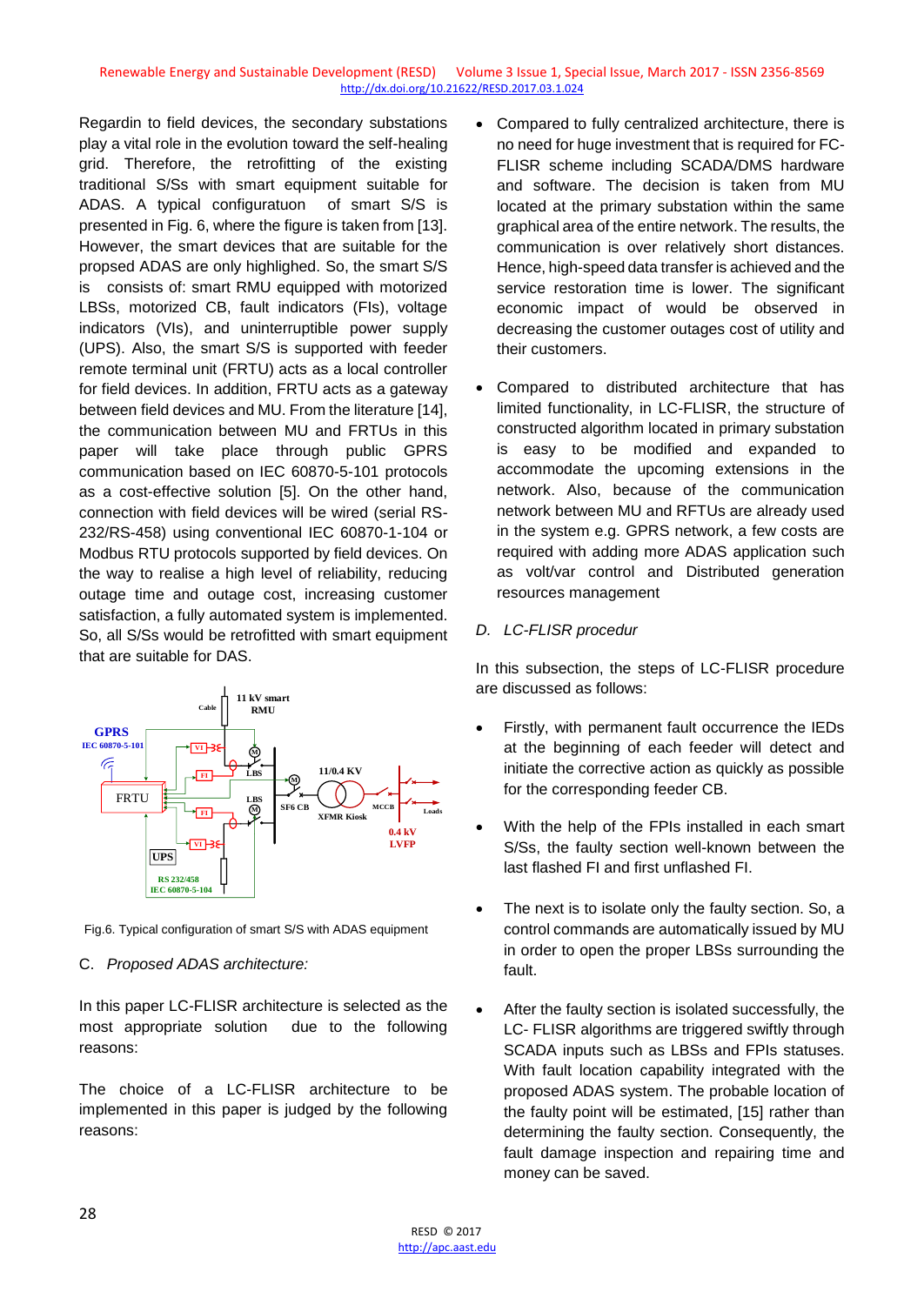Finally, the service can be restored again for the customers of remaining healthy sections by the help of the service restoration algorithm implemented in MU. the service restoration algorithm is responsible for generating a suitable restoration-switching plane to the proper LBSs in the system to achieve the goal [16]. As a result, it will improve the service reliability and increases the operational efficiency of the network.

#### **IV.RELIABILITY ASSESSMENT STUDY**

#### *A. Reliability indices and technique*

In order to quantify and evaluate the benefit of ADAS implementation, reliability assessment study is performed. System reliability refers to the capability of the system to perform its specified task correctly for certain duration of time. The system reliability is represented using two terms "system adequacy" and system security". There are two categories of indices that used to define the reliability level of the distribution system; load point reliability indices and system reliability indices. The load point indices include; average failure rate, λi (f/yr), expected outage duration, ri (hr), and unavailability, Ui (hr/yr) for load point "i" [17]. Also, the expected energy not supplied index at each load point, EENSi (MWhr/yr) can be used to assess the performance of the system. From theses load point indices, the system reliability indices such as SAIDI, SAIFI, CAIDI and EENS can be then calculated for the whole system [17]. Theses indices can be calculated according to references, [18], [19] as follows:

$$
\lambda_i = \lambda_1 + \lambda_2 + \cdots \lambda_M = (f/yr) \tag{1}
$$

$$
U_i = \lambda_1 r_1 + \lambda_2 r_2 + \cdots \lambda_M r_M =
$$
  
\n
$$
\sum_{x=1}^{M} \lambda_x r_x \quad (hr/yr)
$$
 (2)

$$
r_i = \frac{U_i}{\lambda_i} = \frac{\sum_{x=1}^{M} \lambda_x r_x}{\sum_{x=1}^{M} \lambda_x} \quad (hr)
$$
 (3)

$$
EENS_i = P_i U_i \quad (MWhr/yr) \tag{4}
$$

$$
SAIDI = \frac{\sum_{i=1}^{N_T} u_i N_i}{N_T} \quad (hr/yr) \tag{5}
$$

$$
SAIFI == \frac{\sum_{i=1}^{N_T} \lambda_i N_i}{N_T} (int/yr) \tag{6}
$$

$$
CAIDI = \frac{SAIDI}{SAIFI} \qquad (hr/int) \tag{7}
$$

$$
EENS = \sum_{i=1}^{N_T} P_i U_i \qquad (MWhr/yr) \tag{8}
$$

where:  $\lambda_j$  is failure rate of component j (f/yr), M is the number of components that affect the load point "i", rj "is" the restoration time of load point "i" after failure of component "x" (hr),  $P_i$  is the total demand at load point "i" and  $N<sub>T</sub>$  is the total number of customers served (MW).

The reliability level of the distribution system depends mainly on the overall time of the FLISR procedure after fault event. This time is estimated according to the operating strategy non-automated and automated distribution network. In this paper, the reliability study is performed using analytical technique based on failure mode effect analysis (FMEA) [20]. The basic procedure used in the analytical technique is shown in Fig. 7.



Fig. 7. Procedure of the analytical technique for reliability assessment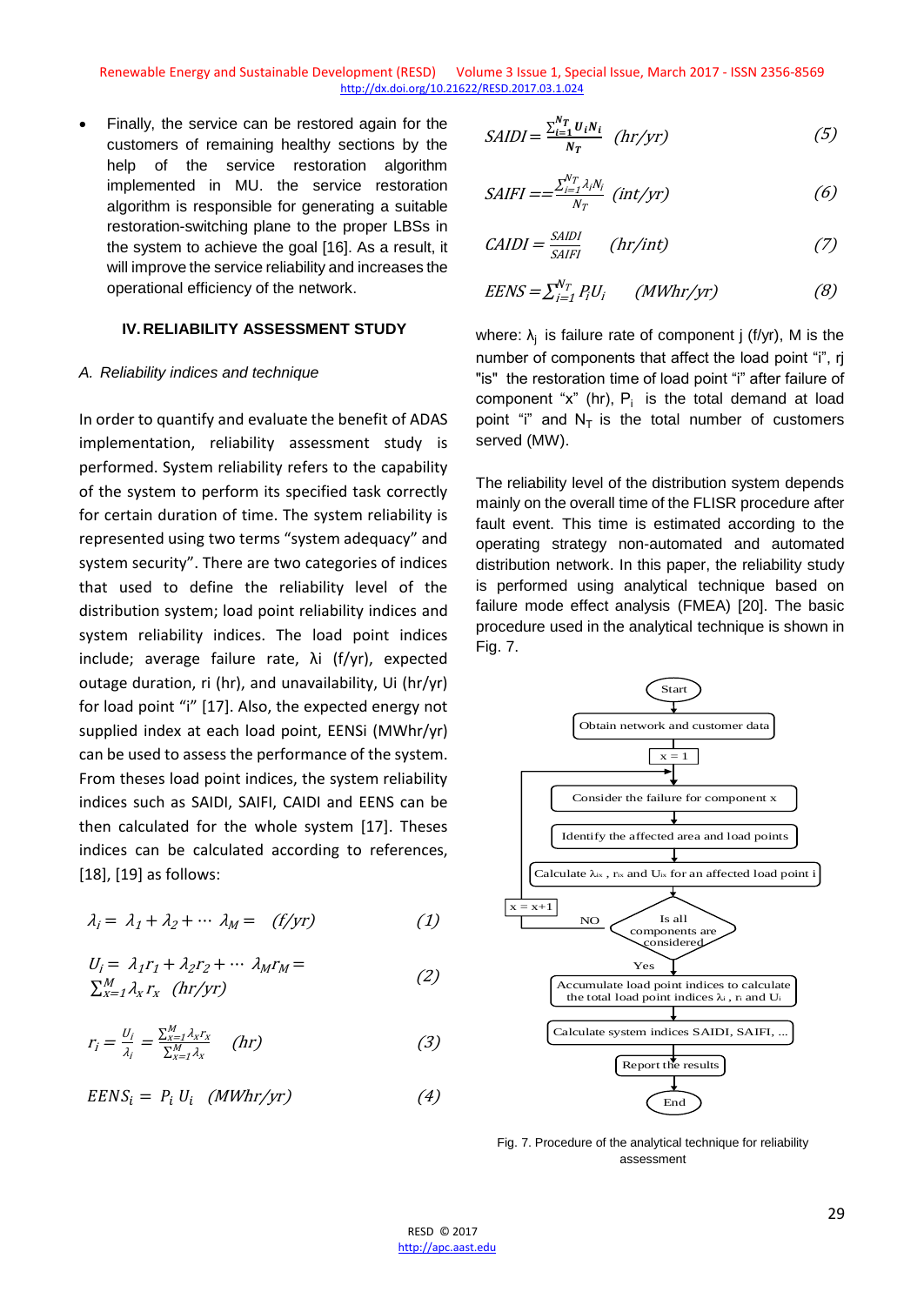## *B. Simulation results*

The structure and configuration of the investigated 11 kV distribution network is presented in section II-A. The reliability indices of the distribution network are evaluated with two operating philosophy: nonautomated distribution network strategy e and automated distribution network. Then, the results are compared in order to ensure the achievement of improving the reliability indices using ADAS. The network reliability data are taken from IEEE Standard 493-2007 (Golden book) [19], and given in Table. 1.

|  | Table 1. NETWORK RELIABILITY DATA |  |
|--|-----------------------------------|--|
|  |                                   |  |

| Equipment<br>category | Failure rate<br>(failure/year) | Repair time<br>(h/failure) | Unavailability<br>(h/year) | Comments            |
|-----------------------|--------------------------------|----------------------------|----------------------------|---------------------|
| LV CB                 | 0.0027                         | 4                          | 0.0108                     |                     |
| MV CB                 | 0.0036                         | 2.1                        | 0.0076                     |                     |
| LV Cable              | 0.00141                        | 10.5                       | 0.0148                     | 1000 circuit ft.    |
| <b>MV Cable</b>       | 0.00613                        | 26.5                       | 0.1642                     | 1000 circuit ft.    |
| Disc. Switch          | 0.0061                         | 3.6                        | 0.022                      |                     |
| MV Transf.            | 0.003                          | 130                        | 1.026                      | Replace by<br>spare |
| LV SWGR               | 0.0024                         | 24                         | 0.0576                     |                     |
| <b>MV SWGR</b>        | 0.0102                         | 26.8                       | 0.2733                     |                     |

The reliability study is performed under the following assumption: normally, the distribution network operates in open-ring configuration, but some of the network feeders can be connected to each other through the normally open tie switch and the average restoration time for the healthy customers defined to be under 5 minutes with automated network and two hours with non-automated one. Also all the CBs and LBSs are assumed to be 100% reliable and all failures are statistically independent.

The load point reliability indices such as  $\lambda$ , r, U and EENSI are calculated using FMEA method with the help ETAP®12.60 software package and the results are presented in Table 2 for comparative study purpose between non-automated and automated network. In addition, the system reliability indices such as SAIDI, SAIFI, and EENS are also calculated for each of four feeders and whole system and given in Table 3. The results indicate clearly that the load point indices are improved significantly for all load points in the investigated distribution network by implementing the proposed ADAS. In addition, there are a clear reduction in system indices, i.e. SAIDI and EENS, for all system feeders and whole system. For the whole system, there is a reduction in both SAIDI and EENS by 34 % and 32 % respectively by using ADAS as

shown in Fig. 8. This is observed through the reduction in reliability indices. So, this will directly lead to the improvement of the reliability level of the investigated distribution network, increase customer satisfaction, reducing system interruption cost for various load categories (residential, commercial, industrial and so on) by quick restoration of service and reducing penalties and achieve incentives offered by regulators.

Table 2. Results summary of load point indices for non-automated and automated distribution network

|    |        | Non-automated |         | Automated    |       |         |              |
|----|--------|---------------|---------|--------------|-------|---------|--------------|
| LP | Feeder | r             | U       | <b>EENSI</b> | r     | U       | <b>EENSI</b> |
|    |        | (hr)          | (hr/yr) | (MWhr/yr)    | (hr)  | (hr/yr) | (MWhr/yr)    |
| 1  | #1     | 4.744         | 1.108   | 0.148        | 3.029 | 0.707   | 0.094        |
| 2  | #1     | 4.916         | 1.157   | 0.284        | 3.214 | 0.757   | 0.186        |
| 3  | #1     | 4.826         | 1.131   | 0.303        | 3.117 | 0.731   | 0.196        |
| 4  | #1     | 5.023         | 1.188   | 0.172        | 3.330 | 0.788   | 0.114        |
| 5  | #1     | 4.934         | 1.162   | 0.081        | 3.234 | 0.762   | 0.053        |
| 6  | #1     | 6.035         | 1.500   | 0.045        | 4.424 | 1.100   | 0.033        |
| 7  | #1     | 4.726         | 1.131   | 0.056        | 3.009 | 0.702   | 0.035        |
| 8  | #1     | 4.826         | 1.188   | 0.101        | 3.117 | 0.731   | 0.065        |
| 9  | #1     | 5.023         | 1.167   | 0.083        | 3.330 | 0.788   | 0.055        |
| 10 | #1     | 4.735         | 1.105   | 0.077        | 3.019 | 0.705   | 0.049        |
| 11 | #1     | 5.049         | 1.196   | 0.153        | 3.359 | 0.796   | 0.102        |
| 12 | #1     | 5.995         | 1.487   | 0.156        | 4.381 | 1.087   | 0.114        |
| 13 | #1     | 4.853         | 1.139   | 0.186        | 3.146 | 0.738   | 0.121        |
| 14 | #2     | 7.934         | 0.860   | 0.292        | 6.491 | 0.704   | 0.239        |
| 15 | #2     | 8.213         | 0.904   | 0.360        | 6.792 | 0.748   | 0.298        |
| 16 | #2     | 8.196         | 0.902   | 0.252        | 6.775 | 0.745   | 0.208        |
| 17 | #2     | 8.309         | 0.920   | 0.047        | 6.896 | 0.763   | 0.039        |
| 18 | #2     | 8.530         | 0.956   | 0.227        | 7.135 | 0.800   | 0.190        |
| 19 | #2     | 8.180         | 0.899   | 0.355        | 6.757 | 0.743   | 0.293        |
| 20 | #2     | 8.066         | 0.881   | 0.095        | 6.634 | 0.724   | 0.078        |
| 21 | #2     | 8.196         | 0.902   | 0.230        | 6.775 | 0.745   | 0.190        |
| 22 | #3     | 5.875         | 0.961   | 0.211        | 4.257 | 0.696   | 0.153        |
| 23 | #3     | 5.998         | 0.987   | 0.073        | 4.389 | 0.722   | 0.053        |
| 24 | #3     | 6.309         | 1.054   | 0.135        | 4.725 | 0.790   | 0.101        |
| 25 | #3     | 6.438         | 1.083   | 0.048        | 4.864 | 0.818   | 0.036        |
| 26 | #3     | 7.013         | 1.215   | 0.389        | 5.486 | 0.951   | 0.304        |
| 27 | #3     | 7.013         | 1.215   | 0.112        | 5.486 | 0.951   | 0.087        |
| 28 | #3     | 6.610         | 1.122   | 0.103        | 5.051 | 0.857   | 0.079        |
| 29 | #3     | 5.924         | 0.971   | 0.618        | 4.310 | 0.706   | 0.449        |
| 30 | #3     | 6.747         | 1.153   | 0.101        | 5.198 | 0.888   | 0.078        |
| 31 | #3     | 6.022         | 0.992   | 0.045        | 4.415 | 0.727   | 0.033        |
| 32 | #3     | 8.204         | 1.517   | 0.194        | 6.773 | 1.252   | 0.160        |
| 33 | #3     | 10.35         | 2.177   | 0.279        | 9.09  | 1.913   | 0.245        |
| 34 | #4     | 5.403         | 1.444   | 0.252        | 2.914 | 0.779   | 0.136        |
| 35 | #4     | 5.169         | 1.366   | 0.190        | 2.652 | 0.701   | 0.098        |
| 36 | #4     | 5.326         | 1.418   | 0.238        | 2.828 | 0.753   | 0.127        |
| 37 | #4     | 5.224         | 1.384   | 0.145        | 2.714 | 0.719   | 0.075        |
| 38 | #4     | 5.232         | 1.387   | 0.371        | 2.723 | 0.722   | 0.193        |
| 39 | #4     | 5.380         | 1.436   | 0.460        | 2.888 | 0.771   | 0.247        |
| 40 | #4     | 5.224         | 1.384   | 0.169        | 2.714 | 0.719   | 0.088        |
| 41 | #4     | 5.411         | 1.447   | 0.296        | 2.923 | 0.782   | 0.160        |
| 42 | #4     | 5.240         | 1.390   | 0.193        | 2.732 | 0.724   | 0.101        |
| 43 | #4     | 4.405         | 1.165   | 0.149        | 2.661 | 0.704   | 0.090        |
| 44 | #4     | 5.326         | 1.418   | 0.149        | 2.828 | 0.753   | 0.079        |
| 45 | #4     | 5.341         | 1.423   | 0.198        | 2.845 | 0.758   | 0.106        |
| 46 | #4     | 5.318         | 1.416   | 0.085        | 2.819 | 0.750   | 0.045        |
| 47 | #4     | 5.310         | 1.413   | 0.091        | 2.810 | 0.748   | 0.048        |
| 48 | #4     | 5.310         | 1.413   | 0.197        | 2.810 | 0.748   | 0.104        |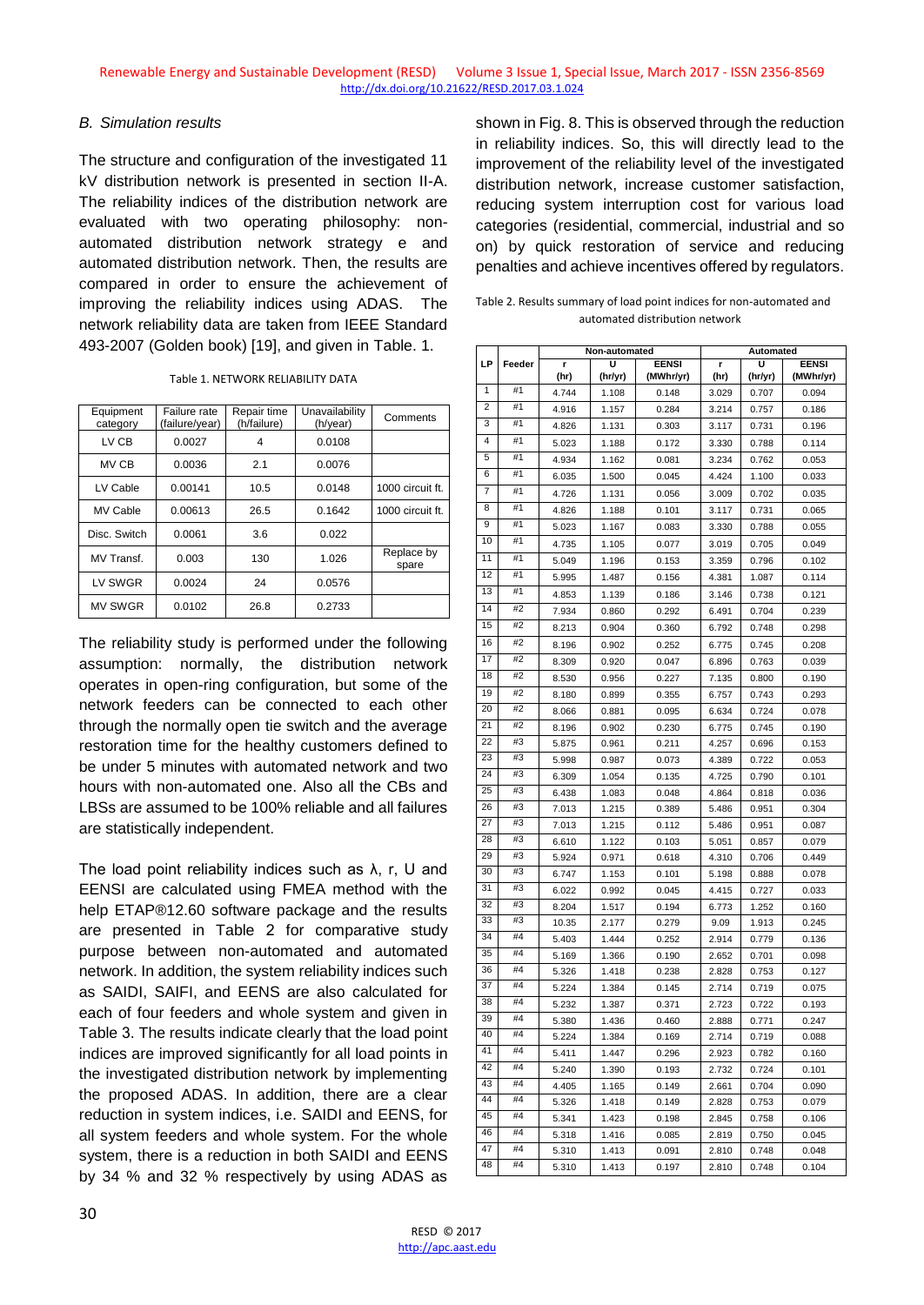| Operating<br>philosophy | Feeder   | SAIDI<br>(hr/yr) | SAIFI<br>(int/yr) | CAIDI<br>(hr/int) | EENS<br>(MWh<br>r/yr) |
|-------------------------|----------|------------------|-------------------|-------------------|-----------------------|
|                         | Feeder 1 | 1.20             | 0.24              | 5.08              | 1.85                  |
| Non-                    | Feeder 2 | 0.91             | 0.11              | 8.23              | 1.86                  |
| automated               | Feeder 3 | 1.22             | 0.17              | 7.04              | 2.31                  |
|                         | Feeder 4 | 1.40             | 0.26              | 5.37              | 3.18                  |
|                         | System   | 1.20             | 0.21              | 5.86              | 9.19                  |
|                         | Feeder 1 | 0.80             | 0.24              | 3.37              | 1.22                  |
|                         | Feeder 2 | 0.75             | 0.11              | 6.81              | 1.53                  |
| Automated               | Feeder 3 | 0.96             | 0.17              | 5.52              | 1.78                  |
|                         | Feeder 4 | 0.75             | 0.26              | 2.86              | 1.7                   |
|                         | System   | 0.79             | 0.21              | 3.87              | 6.23                  |

Table 3. Comparison between system reliability indices for nonautomated and automated distribution network



(a) Effect of distribution automation on SAIDI



(b) Effect of distribution automation on EENS

Fig. 8. Reduction in SAIDI and EENS with ADAS

### **V. CONCLUSIONS**

The growing importance of ADAS and its expected benefits on the operation of distribution systems encourage the investigation of this subject. The results show that the determination of the generic strategy for ADAS will avoid the huge investment toward a complete vision of smarter distribution systems. Following the proposed implemented ADAS strategy, FLISR application has been implemented on real, urban, underground 11 kV distribution network based on local-centralized architecture. From the investigation, the presented architecture is defined as a cost-effective solution with the existing network. The

results of reliability analysis for both automated and non-automated distribution network are evaluated and compared. It is concluded that the automated network with the proposed ADAS has a tangible benefit through considerable reduction in load point indices. Along with the same line, the system indices such as SAIDI and EENS exhibit a significant reduction by 34 % and 32 %, respectively. In addition, the proposed ADAS provides an intangible benefits observed by grater customer satisfaction and reduced penalties by industry regulators through the reduction of the outage time and outage cost.

#### **REFERENCES**

- [1] Shang-Wen Luan; Jen-Hao Teng; Shun-Yu Chan; Lain-Chyr Hwang, "Development of an automatic reliability calculation system for advanced metering infrastructure," in Industrial Informatics (INDIN), 2010 8th IEEE International Conference on, pp. 342-347, 13-16 July 2010.
- [2] M. McGranaghan and F. Goodman, "Technical and system requirements for Advanced Distribution Automation," Electricity Distribution, 2005. CIRED 2005. 18th International Conference and Exhibition on, Turin, Italy, 2005, pp. 1-5.
- [3] R. W. Uluski, "The role of Advanced Distribution Automation in the Smart Grid," Power and Energy Society General Meeting, 2010 IEEE, Minneapolis, 2010, pp. 1-5.
- [4] Shahin, M.A., "Smart Grid self-healing implementation for underground distribution networks," in Innovative Smart Grid Technologies - Asia (ISGT Asia), 2013 IEEE, pp.1-5, 10-13 Nov. 2013.
- [5] Siirto, O., Kuru, J., and Lehtonen, M., "Fault location, isolation and restoration in a city distribution network," in Electric Power Quality and Supply Reliability Conference (PQ), 2014, pp. 367-370, 11-13 June 2014.
- [6] Gomes, D.; Colunga, R.; Gupta, P.; Balasubramanian, A., "Distribution automation case study: Rapid fault detection, isolation, and power restoration for a reliable underground distribution system," in Protective Relay Engineers, 2015 68th Annual Conference on,